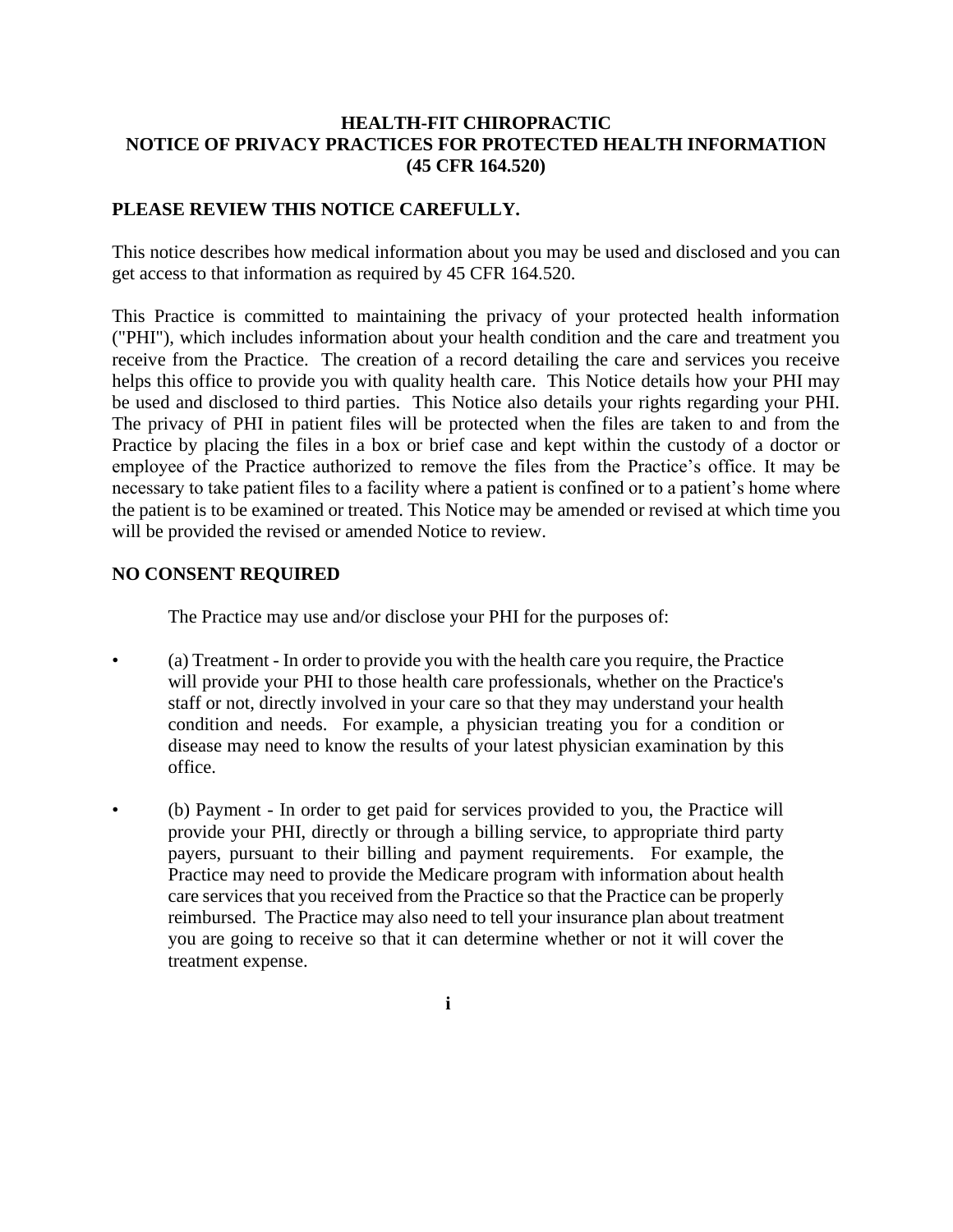• (c) Health Care Operations - In order for the Practice to operate in accordance with applicable law and insurance requirements and in order for the Practice to continue to provide quality and efficient care, it may be necessary for the Practice to compile, use and/or disclose your PHI. For example, the Practice may use your PHI in order to evaluate the performance of the Practice's personnel in providing care to you.

1. The Practice may use and/or disclose your PHI, without a written Consent from you, in the following additional instances:

(a) Any information is deleted that would identify you.

(b) To a company or person who is not employed by the practice to provide a service such as billing insurance and/or electronic records. These persons/companies are called "Business Associates." Only that information necessary to perform the service will be submitted to the business associate if the Practice obtains satisfactory written assurance, in accordance with applicable law, that the business associate will appropriately safeguard your PHI.

(c) To a person that you designate as a personal representative who, under applicable law, has the authority to represent you in making decisions related to your health care.

(d) Emergency Situations -

- (i) for the purpose of obtaining or rendering emergency treatment to you provided that the Practice attempts to obtain your Consent as soon as possible; or
- (ii) to a public or private entity authorized by law or by its charter to assist in disaster relief efforts, for the purpose of coordinating your care with such entities in an emergency situation.

(e) Communication Barriers - If, due to substantial communication barriers or inability to communicate, the Practice has been unable to obtain your Consent and the Practice determines, in the exercise of its professional judgment, that your Consent to receive treatment is clearly inferred from the circumstances.

(f) Public Health Activities - Such activities include, for example, information collected by a public health authority, as authorized by law, to prevent or control disease and that does not identify you and, even without your name, cannot be used to identify you.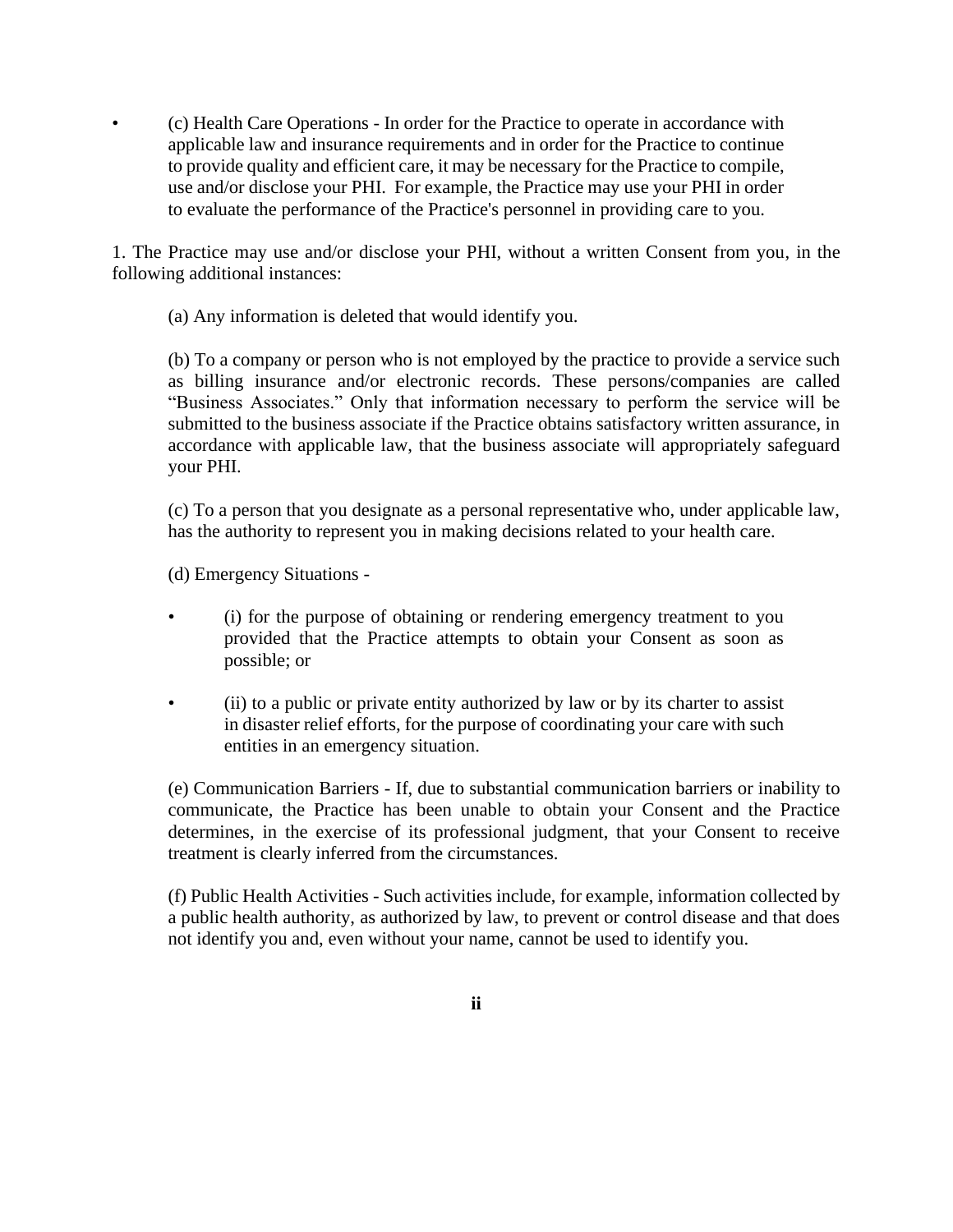(g) Abuse, Neglect or Domestic Violence - To a government authority if the Practice is required by law to make such disclosure. If the Practice is authorized by law to make such a disclosure, it will do so if it believes that the disclosure is necessary to prevent serious harm.

(h) Health Oversight Activities - Such activities, which must be required by law, involve government agencies and may include, for example, criminal investigations, disciplinary actions, or general oversight activities relating to the community's health care system.

(i) Judicial and Administrative Proceeding - For example, the Practice may be required to disclose your PHI in response to a court order or a lawfully issued subpoena.

(j) Law Enforcement Purposes - In certain instances, your PHI may have to be disclosed to a law enforcement official. For example, your PHI may be the subject of a grand jury subpoena. Or, the Practice may disclose your PHI if the Practice believes that your death was the result of criminal conduct.

(k) Coroner or Medical Examiner - The Practice may disclose your PHI to a coroner or medical examiner for the purpose of identifying you or determining your cause of death.

(l) Organ, Eye or Tissue Donation - If you are an organ donor, the Practice may disclose your PHI to the entity to whom you have agreed to donate your organs.

(m) Research - If the Practice is involved in research activities, your PHI may be used, but such use is subject to numerous governmental requirements intended to protect the privacy of your PHI and that does not identify you and, even without your name, cannot be used to identify you.

(n) Avert a Threat to Health or Safety - The Practice may disclose your PHI if it believes that such disclosure is necessary to prevent or lessen a serious and imminent threat to the health or safety of a person or the public and the disclosure is to an individual who is reasonably able to prevent or lessen the threat.

(o) Workers' Compensation - If you are involved in a Workers' Compensation claim, the Practice may be required to disclose your PHI to an individual or entity that is part of the Workers' Compensation system.

(p) Disclosure of immunizations to schools required for admission upon your informal agreement.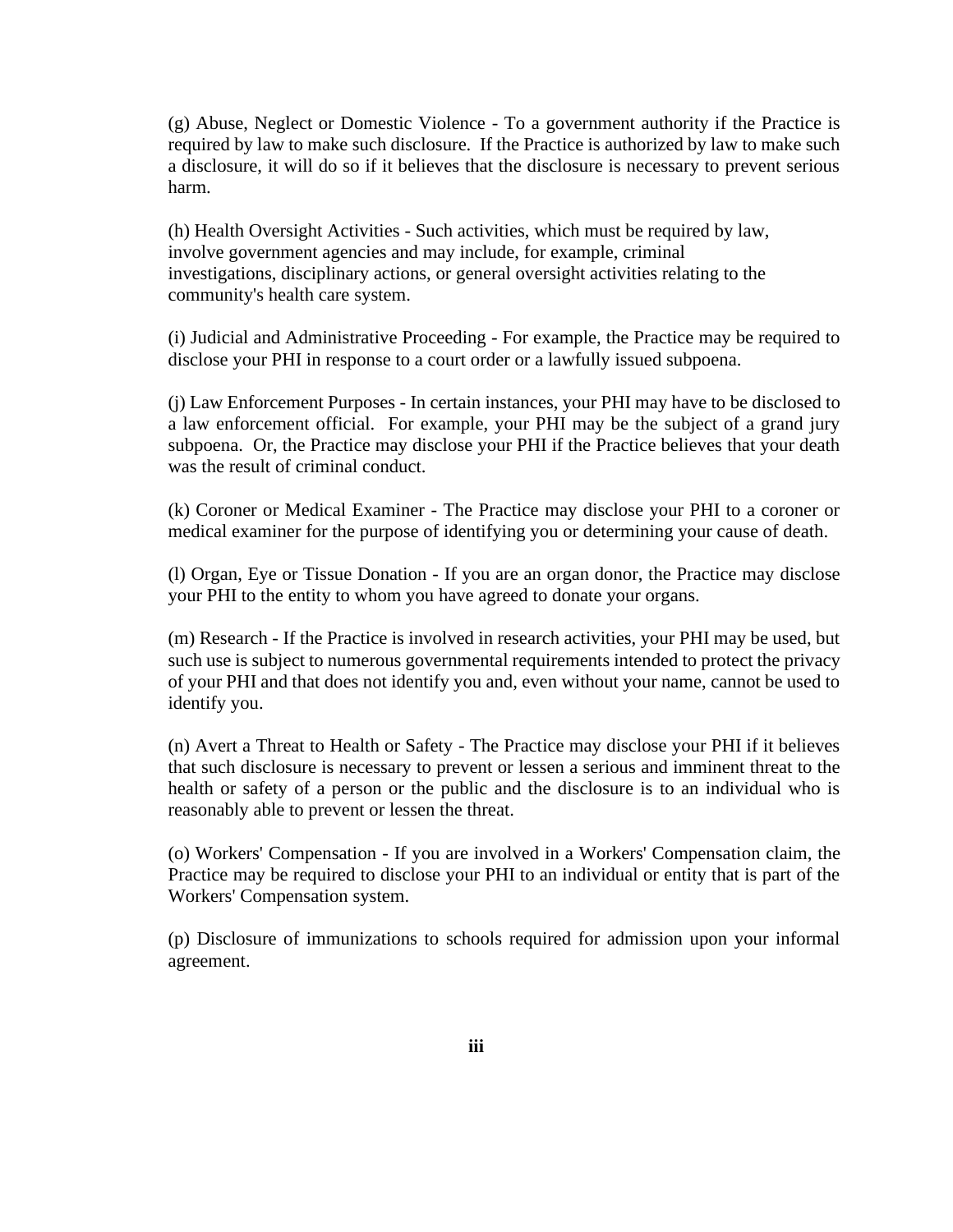#### **APPOINTMENT REMINDER**

The Practice may, from time to time, contact you to provide appointment reminders or information about treatment alternatives or other health-related benefits and services that may be of interest to you. Appointment reminders are used by the Practice. The Practice will use those methods which you designate at the end of this Notice, such as: a) a postcard mailed to you at the address provided by you; b) telephoning your home and leaving a message on your answering machine or with the individual answering the phone; or sending you an email or text message.

#### **DIRECTORY/SIGN-IN LOG**

The Practice maintains a directory of and sign-in log for individuals seeking care and treatment in the office. Directory and sign-in log are located in a position where staff can readily see who is seeking care in the office, as well as the individual's location within the Practice's office suite. This information may be seen by, and is accessible to, others who are seeking care or services in the Practice's offices.

### **FAMILY/FRIENDS**

The Practice may disclose to your family member, other relative, a close personal friend, or any other person identified by you, your PHI directly relevant to such person's involvement with your care or the payment for your care unless you direct the Practice to the contrary. The Practice may also use or disclose your PHI to notify or assist in the notification (including identifying or locating) a family member, a personal representative, or another person responsible for your care, of your location, general condition or death. However, in both cases, the following conditions will apply:

- (a) If you are present at or prior to the use or disclosure of your PHI, the Practice may use or disclose your PHI if you agree, or if the Practice can reasonably infer from the circumstances, based on the exercise of its professional judgment that you do not object to the use or disclosure.
- (b) If you are not present, the Practice will, in the exercise of professional judgment, determine whether the use or disclosure is in your best interests and, if so, disclose only the PHI that is directly relevant to the person's involvement with your care.

#### **AUTHORIZATION**

Uses and/or disclosures, other than those described above, will be made only with your written Authorization.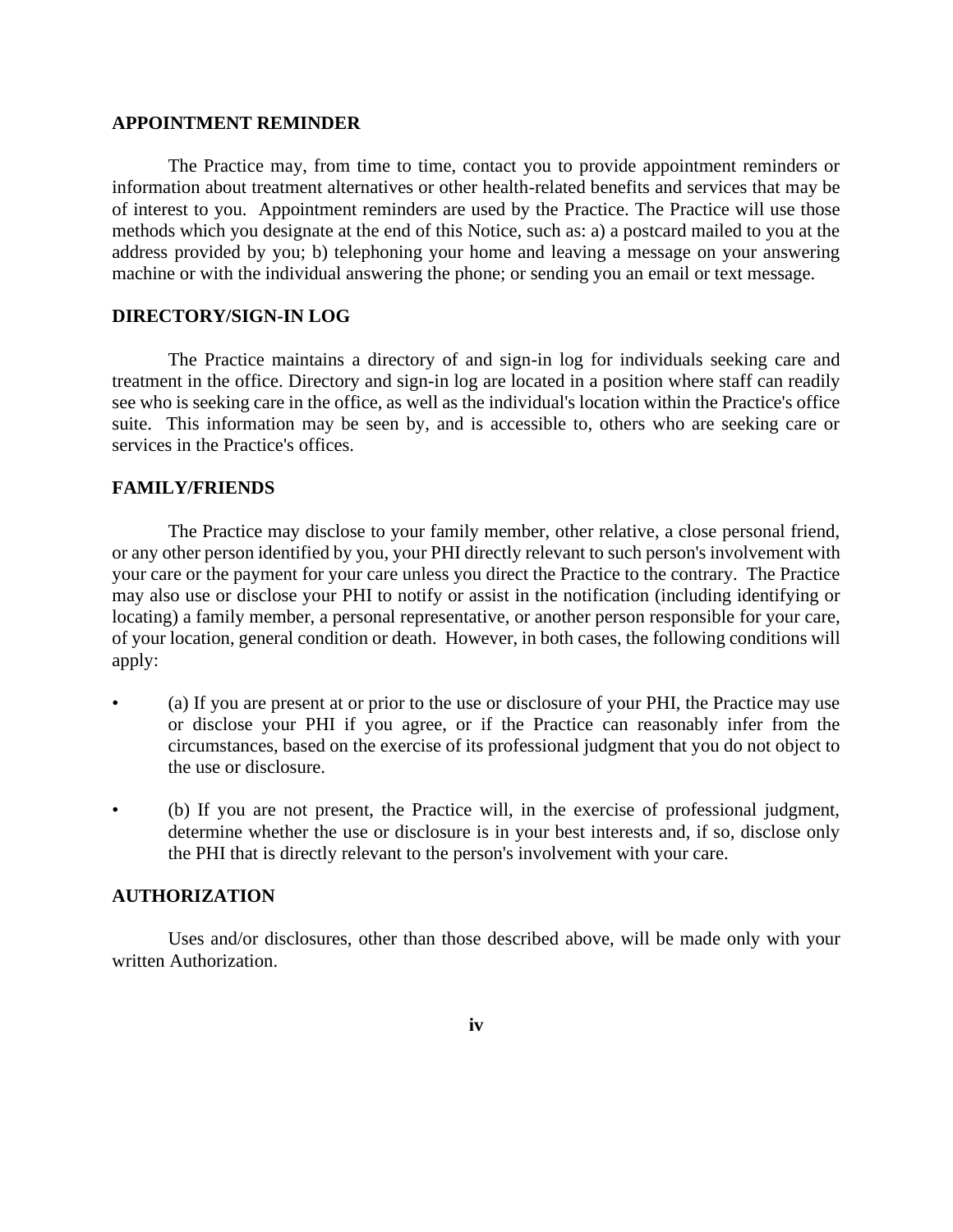# **YOUR RIGHTS**

1. You have the right to:

(a) Revoke any Authorization and/or Consent, in writing, at any time. To request a revocation, you must submit a written request to the Practice's Privacy Officer.

(b) Request restrictions on certain use and/or disclosure of your PHI as provided by law. However, the Practice is not obligated to agree to any requested restrictions. To request restrictions, you must submit a written request to the Practice's Privacy Officer. In your written request, you must inform the Practice of what information you want to limit, whether you want to limit the Practice's use or disclosure, or both, and to whom you want the limits to apply. If the Practice agrees to your request, the Practice will comply with your request unless the information is needed in order to provide you with emergency treatment.

Restrictions from your health plan (insurance company): You have the right to request that we restrict disclosure of your medical information to your health plan for covered services, provided the disclosure is not required by other laws. Services must be paid in full by you, out of pocket.

(c) Receive confidential communications or PHI by alternative means or at alternative locations. You must make your request in writing to the Practice's Privacy Officer. The Practice will accommodate all reasonable requests.

(d) Inspect and obtain a copy your PHI as provided by 45 CFR 164.524. To inspect and copy your PHI, you are requested to submit a written request to the Practice's Privacy Officer. The Practice can charge you a fee for the cost of copying, mailing or other supplies associated with your request

(e) Amend your PHI as provided by 45 CFR 164.528. To request an amendment, you must submit a written request to the Practice's Privacy Officer. You must provide a reason that supports your request. The Practice may deny your request if it is not in writing, if you do not provide a reason in support of your request, if the information to be amended was not created by the Practice (unless the individual or entity that created the information is no longer available), if the information is not part of your PHI maintained by the Practice, if the information is not part of the information you would be permitted to inspect and copy, and/or if the information is accurate and complete. If you disagree with the Practice's denial, you will have the right to submit a written statement of disagreement.

(f) Receive an accounting of disclosures of your PHI as provided by 45 CFR 164.528. The request should indicate in what form you want the list (such as a paper or electronic copy)

**v**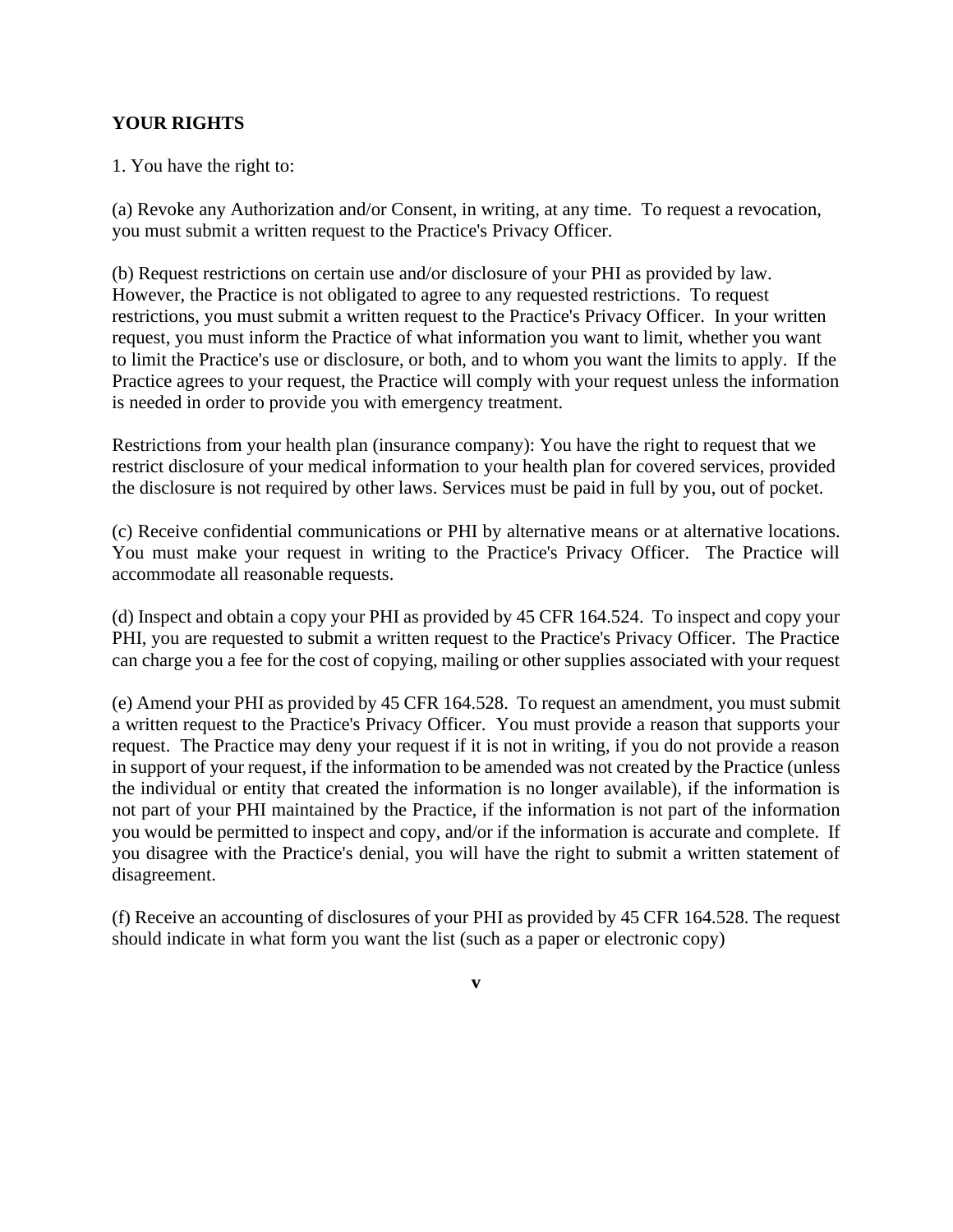(g) Receive a paper copy of this Privacy Notice from the Practice upon request to the Practice's Privacy Officer.

(h) Receive notice of any breach of confidentiality of your PHI by the Practice.

(i) Prohibit report of any test, examination or treatment to your health plan or anyone else for which you pay in cash or by credit card.

(j) Complain to the Practice or to the Office of Civil Rights, U.S. Department of Health and Human Services, 200 Independence Avenue, S.W., Room 509F, HHH Building, Washington, D.C. 20201, 202 619-0257, email: ocrmail@hhs.gov or to the Florida Attorney General, Office of the Attorney General, PL-01 The Capitol, Tallahassee, FL 32399-1050, 850 414-3300 if you believe your privacy rights have been violated. To file a complaint with the Practice, you must contact the Practice's Privacy Officer. All complaints must be in writing.

(k) Request copies of your PHI in electronic format.

To obtain more information on, or have your questions about your rights answered; you may contact the Practice's Privacy Officer, Dr. Kevin Christie, at (561) 997-8898 or via email at drchristie@healthfitchiro.com.

# **PRACTICE'S REQUIREMENTS**

1. The Practice:

- (a) Is required by federal law to maintain the privacy of your PHI and to provide you with this Privacy Notice detailing the Practice's legal duties and privacy practices with respect to your PHI.
- (b) Is required by State law to maintain a higher level of confidentiality with respect to certain portions of your medical information that is provided for under federal law. In particular, the Practice is required to comply with the following State statutes:

Section 381.004 relating to HIV testing, Chapter 384 relating to sexually transmitted diseases, Section 456.057 relating to patient records ownership, control and disclosure and Section 501.171 relating to protecting your personal information, Social Security and driver license numbers, credit or debit card information, financial accounts information, email address, and medical information.

• (c) Is required to abide by the terms of this Privacy Notice.